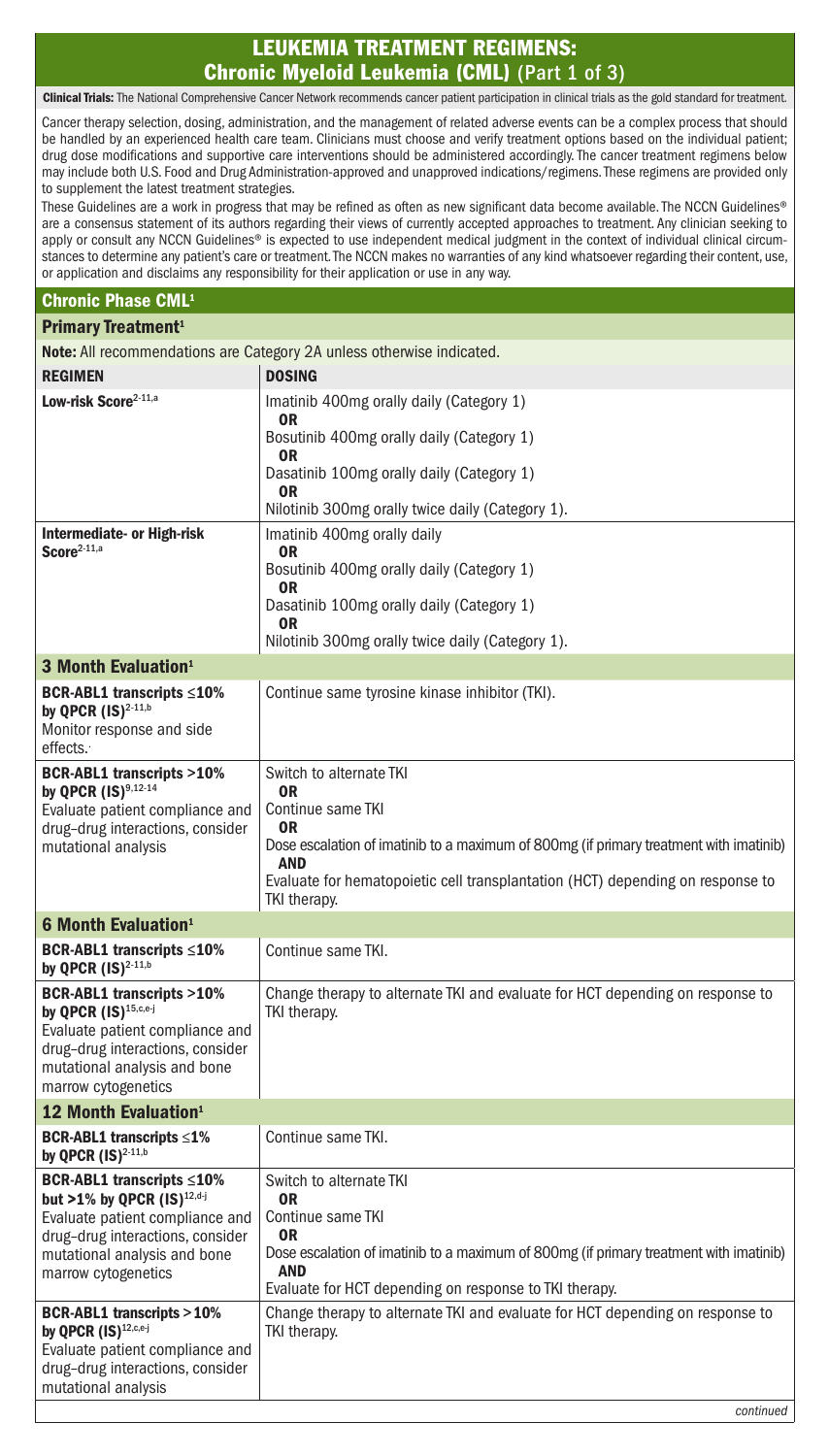## LEUKEMIA TREATMENT REGIMENS: Chronic Myeloid Leukemia (CML) (Part 2 of 3)

| <b>Chronic Phase CML<sup>1</sup></b> (continued)                                                                                                                                                                                                                                                                                                                                                                                                                                               |  |
|------------------------------------------------------------------------------------------------------------------------------------------------------------------------------------------------------------------------------------------------------------------------------------------------------------------------------------------------------------------------------------------------------------------------------------------------------------------------------------------------|--|
| <b>Evaluations Beyond 12 Months</b> <sup>1</sup>                                                                                                                                                                                                                                                                                                                                                                                                                                               |  |
| <b>DOSING</b>                                                                                                                                                                                                                                                                                                                                                                                                                                                                                  |  |
| Continue same TKI.                                                                                                                                                                                                                                                                                                                                                                                                                                                                             |  |
| Change therapy to alternate TKI<br>0R<br>Continue same TKI<br>0R<br>Dose escalation of imatinib to a maximum of 800mg (if primary treatment<br>with imatinib)<br><b>AND</b><br>Evaluate for hematopoietic cell transplantation (HCT) depending on response<br>to TKI therapy.                                                                                                                                                                                                                  |  |
| Change therapy to alternate TKI and evaluate for HCT depending on response to<br>TKI therapy.                                                                                                                                                                                                                                                                                                                                                                                                  |  |
| <b>Advanced Phase CML<sup>1</sup></b>                                                                                                                                                                                                                                                                                                                                                                                                                                                          |  |
| Imatinib 600mg orally daily<br>0R<br>Dasatinib 140mg orally daily (70mg twice daily)<br>0R<br>Nilotinib 400mg orally twice daily<br>0R<br>Bosutinib 500mg orally daily<br>0R<br>Ponatinib 45mg orally daily<br>0R<br>Omacetaxine 1.25mg/m <sup>2</sup> SC twice daily on days 1-14 cycled every<br>28 days until hematologic response, followed by omacetaxine 1.25mg/m <sup>2</sup> SC<br>twice daily on days 1-7 cycled every 28 days until disease progression or<br>unacceptable toxicity. |  |
| Acute lymphoblastic leukemia (ALL)-type induction chemotherapy + TKI<br>0R<br>TKI + steroids.                                                                                                                                                                                                                                                                                                                                                                                                  |  |
| Acute myeloid leukemia (AML)-type induction chemotherapy + TKI<br>0R<br>TKI.                                                                                                                                                                                                                                                                                                                                                                                                                   |  |
| a Long-term follow-up data from the DASISION and ENESTnd trials and preliminary data from the BFORE trial suggest that<br>patients with an intermediate- or high-risk Sokal or Hasford score may preferentially benefit from second generation TKI<br>(dasatinib, nilotinib, or bosutinib).                                                                                                                                                                                                    |  |
| <sup>b</sup> Discontinuation of TKI with careful monitoring is feasible in selected patients.                                                                                                                                                                                                                                                                                                                                                                                                  |  |
| <sup>e</sup> Patients with BCR-ABL1 only slightly >10% at 3 months and/or with a steep decline from baseline, may achieve <10% at<br>6 months and have generally favorable outcomes. Therefore, it is important to interpret the value at 3 months in this context,<br>before making drastic changes to the treatment strategy.<br>Achievement of reconnee milectones must be interpreted within the clinical context. Patients with more than 50% reduction                                   |  |
|                                                                                                                                                                                                                                                                                                                                                                                                                                                                                                |  |

 Achievement of response milestones must be interpreted within the clinical context. Patients with more than 50% reduction compared to baseline or minimally above the 10% cutoff can continue the same dose of dasatinib or nilotinib for another 3 months.

- e Patients with disease that is resistant to primary treatment with imatinib should be treated with nilotinib, dasatinib, or bosutinib in the second-line setting. Patients with disease that is resistant to primary treatment with nilotinib or dasatinib could be treated with an alternate TKI (other than imatinib) in the second-line setting.
- f Dasatinib is the recommended treatment option for patients with a Y253H, E255K/V, or F359V/C/I mutation
- g Nilotinib is the recommended treatment option for patients with F317L/V/I/C, T315A, or V299L mutation
- h Bosutinib is the recommended treatment option for patients with E255K/V, F317L/V/I/C, F359V/C/I, T315A, or Y253H mutation
- i Ponatinib is a treatment option for patients with T315I mutation or for patients for whom no other TKI is indicated
- j Omacetaxine is a treatment option for patients with disease that is resistant and/or intolerant to 2 or more TKIs.
- k Omacetaxine is a treatment option for patients with disease progression to accelerated phase CML. Omacetaxine is not a treatment option for patients that present with accelerated phase CML